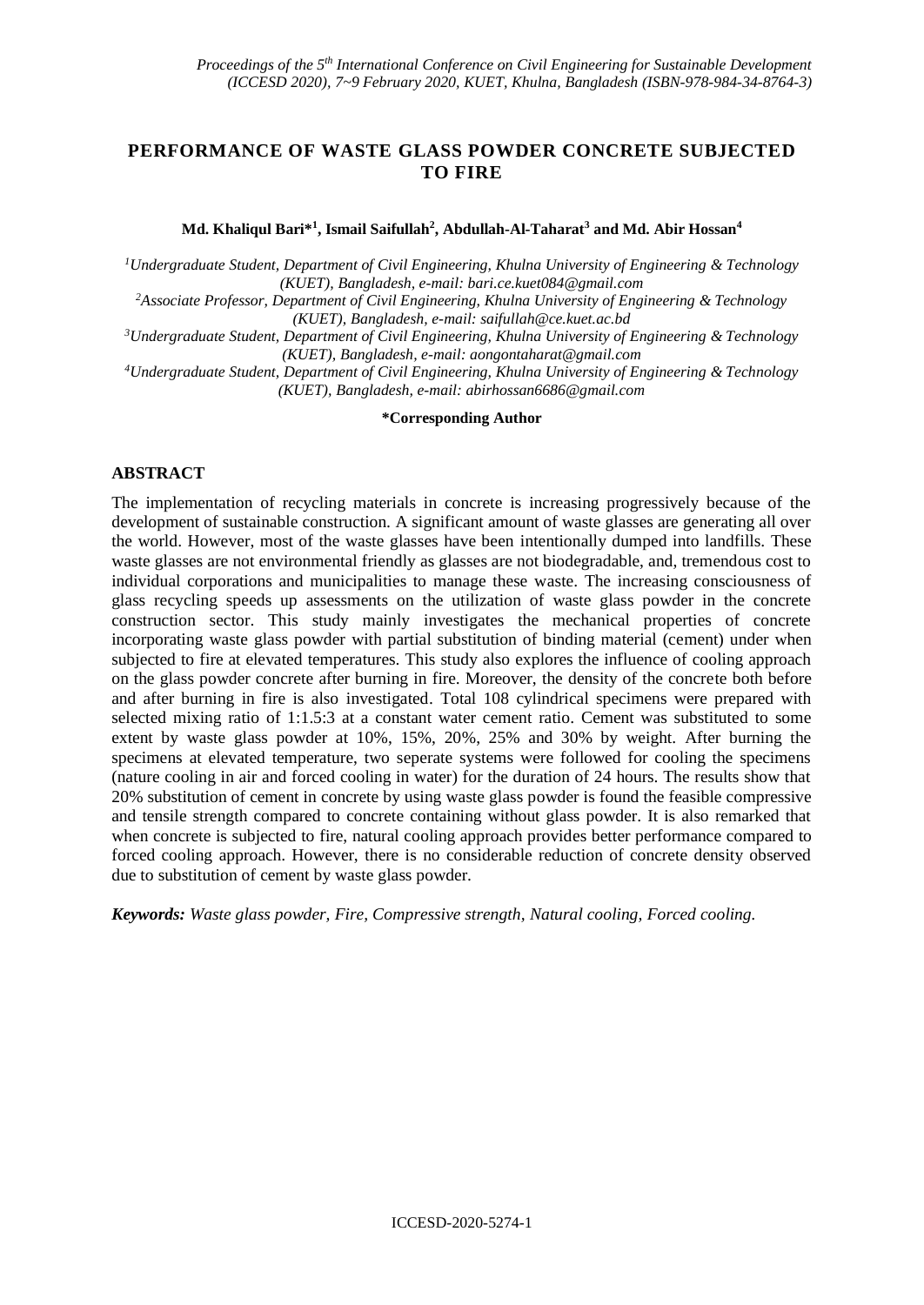# **1. INTRODUCTION**

The generation of waste is increasing enormously because of the rapid growth of population and industry worldwide. Therefore, recycling of waste materials is becoming an acute concern all over the world (Taha & Nounu, 2009). Since the waste glass does not putrefy in the atmosphere, it becomes an unsustainable when it is disposed as landfills (Islam, Rahman, & Kazi, 2016). Shayan & Xu (2004) reported that the major industrial emissions of carbon dioxide (CO2) is because of the manufacture of cement which consequences to around 5% of worldwide man-made emissions. The implementation of recycling materials in concrete is increasing steadily because of the key goals of sustainable construction. Glasses are one kind of inert materials that could be recycled and used several cycles devoid of varying its chemical properties (Shayan & Xu, 2004). Jangid & Saoji (2014) reported that glass is a nebulous material containing high silica resulting to potential pozzolanic when particle magnitude is not as much of 75  $\mu$ m.

The utilization of recycled glass in construction assist to save of energy. The increasing consciousness of glass recycling speeds up assessments on the utilization of waste glass with several patterns in numerous research fields. The amount of waste glass is gradually increased over the modern years by reason of an ever-growing usage of glass products. Nevertheless, most of the waste glasses have been get rid of into landfill spots which is disagreeable as glasses are not biodegradable, consequently less environmental friendly as well as tremendous cost to individual corporations and municipalities. There is an enormous prospective for utilizing waste glass in the sector of concrete construction. When waste glasses are recycled in manufacture of concrete members, the manufacture cost of concrete will be reduced (Topçu and Canbaz 2004; Srivastava et al. 2014).

Fire safety is crucial for the reinforced concrete structures. With the development of technology, constructions have been imparting additional competent facility and wellbeing for civilization in the former era (Durgun & Sevinç, 2019). During fire, the temperature can extent up to 1100˚C in building structures and steady up to 1350˚C in tunnel structures. When the temperature of the concrete conceeded  $500^{\circ}$ C, the compressive strength of concrete typically declines  $50\%$  to  $60\%$ , and the concrete is measured as entirely damaged (Hager, 2013). Pozzolanic materials enhance the fire endurance of the concrete (Yüksel, Siddique, & Özkan, 2011).

Based on the mechanical properties of concrete as well as its alkali-silica reactivity, several researchers (such as Bažant et al. 2000; Shayan and Xu 2006; Schwarz and Neithalath 2008; Kataria 2010; De Castro and de Brito 2013) explored the suitability of waste glass powder as substitution of cement in concrete. Finely ground glass powders encompass substantial amount of silica  $(SiO<sub>2</sub>)$  and exhibited very high pozzolanic activity (Shi et al. 2005; Carsana, Frassoni, & Bertolini, 2014; Kong et al. 2016; Omran et al. 2017; Khmiri et al. 2013). The finer the glass powder, the higher its pozzolanic reactivity. Pan, Tao, Murphy, & Wuhrer (2017) revealed that the exploitation of glass powder reduced the Ca(OH)2 amount along with the thermal conductivity. Besides, glass powder usage reduced the deficiency and spalling of the high-strength concrete under high temperatures (Ali, Dinkha, & Haido, 2017). Du and Tan (2015) investigated the mechanical and durability behavior of concrete integrating recycled glass powder and concluded that because of the pozzolanic reaction of glass powder, it can be utilized in concrete as substitution of cement to some extent and resulting to the reduction of carbon footprint. The exchange of Portland cement with ground glass powder also decreases the expansion because of the alkali-aggregate reactions (ASTM C1260). The integration of glass powder in mortars could considerably decrease the drying shrinkage of the glass mortars irrespective of its fineness (Lu et al. 2017). Therefore cement can be substituted by waste glass powder to some extent in concrete and participate to develop strength of concrete.

This study mainly focuses to the investigation of the mechanical properties of concrete incorporating waste glass powder with partial substitution of binding material (cement) under when subjected to fire at elevated temperatures. This study also explores the influence of cooling approach on the glass powder concrete after burning in fire. Moreover, the density of the concrete both before and after burning in fire is also highlighted.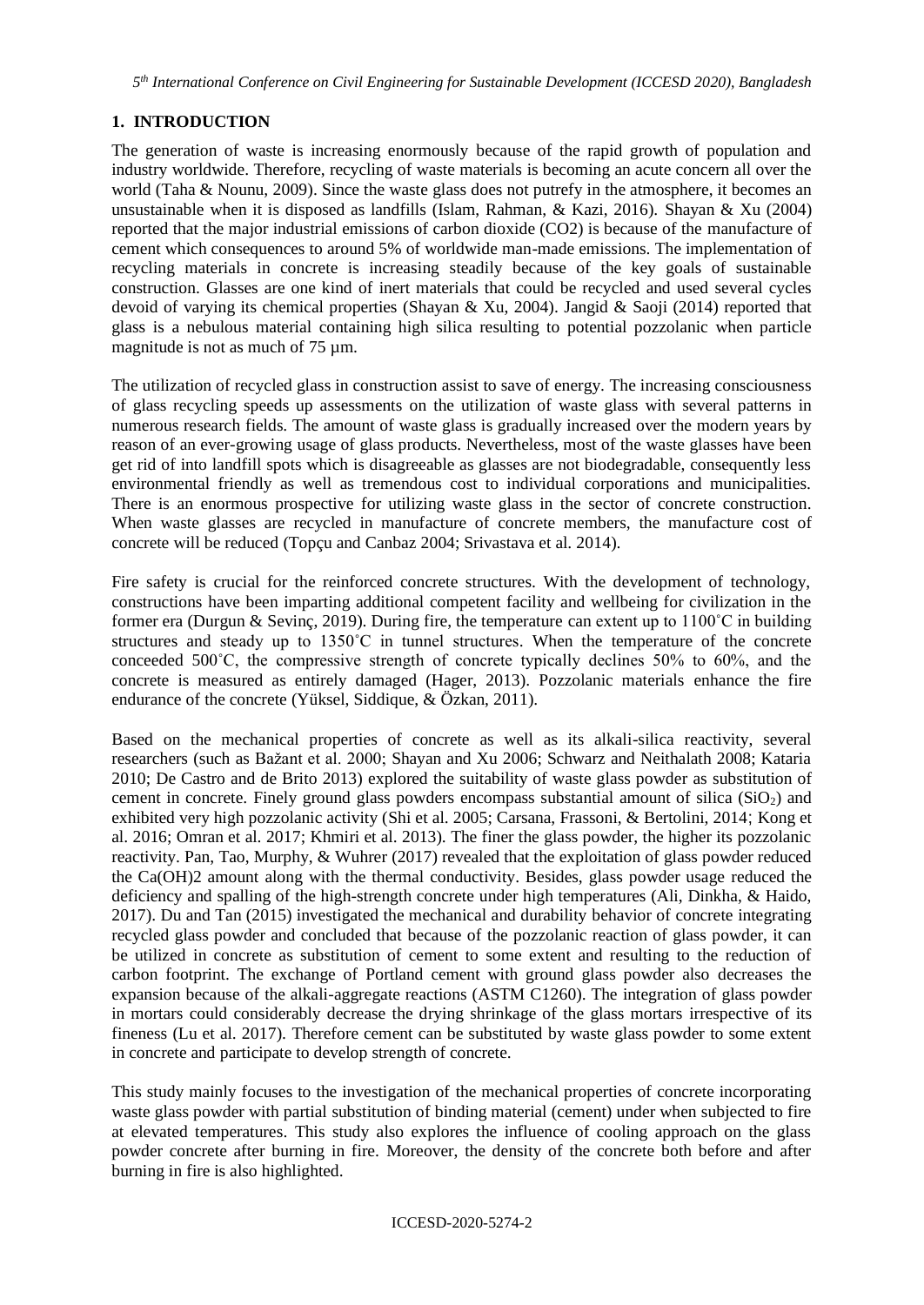# **2. METHODOLOGY**

#### **2.1 Materials and Methods**

In this study Ordinary Portland cement, black stone chips, and Sylhet sand were used as raw materials. The physical properties of these construction materials were determined in accordance with relevant ASTM Standards as presented in Table 1. The disposed waste glasses were collected from locally available sources. Glass powder were prepared by grinding followed by several sequences till the passing of #200 sieve. Figure 1 depicts the entire procedures of preparation of glass powder.

| Materials        | <b>Material Properties</b> | Unit                     | Value |
|------------------|----------------------------|--------------------------|-------|
| Coarse Aggregate | Specific Gravity           | ۰                        | 2.75  |
|                  | Absorption                 | $\frac{0}{0}$            | 1.80  |
|                  | Unit Weight                | $Kg/m^3$                 | 1517  |
| Fine Aggregate   | Specific Gravity           | $\overline{\phantom{0}}$ | 2.65  |
|                  | Absorption                 | $\frac{0}{0}$            | 4.33  |
|                  | <b>Fineness Modulus</b>    |                          | 2.64  |
|                  | Unit Weight                | $Kg/m^3$                 | 1600  |

#### Table 1: Physical properties of materials



a. Collection of waste glasses b. Crushed glasses c. Preparation of glass

powder

Figure 1: Several strategies of making glass powder

## **2.2 Preparation of Specimens**

The specimens was prepared with selected mixing ratio of 1:1.5:3. The water cement ratio for each specimen was 0.48. In this study cement was to some extent substituted with waste glass powder at different percentages such as 10%, 15%, 20%, 25% and 30% by weight. Total 108 cylindrical samples of 100 mm diameter and 200 mm height were cast. Among these specimens, 54 specimens were prepared for compressive strength test and 54 samples were prepared for splitting tensile strength test. Among 108 specimens, 36 specimens were prepared for each conditions like as control specimens, natural cooling and forced cooling. The samples were stored at water for the curing ages of 28 days. The workability of concrete for each batch mixing was also determined through slump test. The entire steps of preparation of cylindrical samples are presented in Figure 2.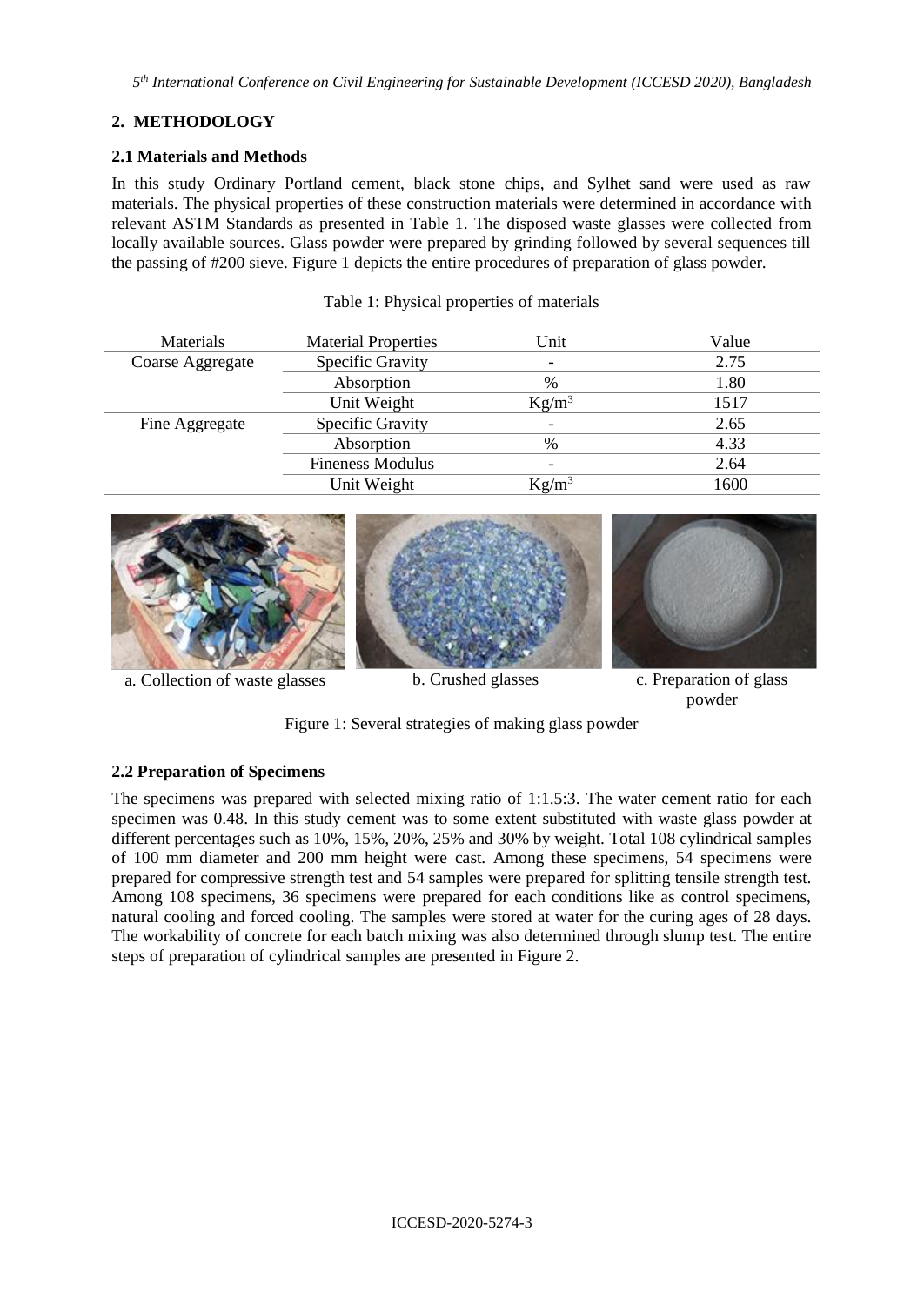*5 th International Conference on Civil Engineering for Sustainable Development (ICCESD 2020), Bangladesh*



a. Mixing Materials b. Workability Test c. Preparation of Specimens

Figure 2: Several steps for preparation of specimens

# **2.3 Testing of Specimens**

# **2.3.1 Burning of Specimens**

A fire chamber size of 550 x 450 x 400mm was prepared with electric coil heater for testing of concrete subjected to fire. Eight electric coil plates were used in the chamber surrounding walls. Each coil contains 2000 watt. The samples were stored in the chamber for one hour under fire conditions. The typical burning process of specimens is shown in Figure 3. The temperature was measured using thermocouple placed inside the chamber and found temperature ranging from  $27^{\circ}$ C to  $600^{\circ}$ C for the duration of one hour. The variation of temperature with regard to duration of burning of specimens is illustrated in Figure 4. After burning the specimens were cooled in two processes. One of them naturally cooled in air, other one forcedly cooled by water.



Figure 3: Burning of the specimens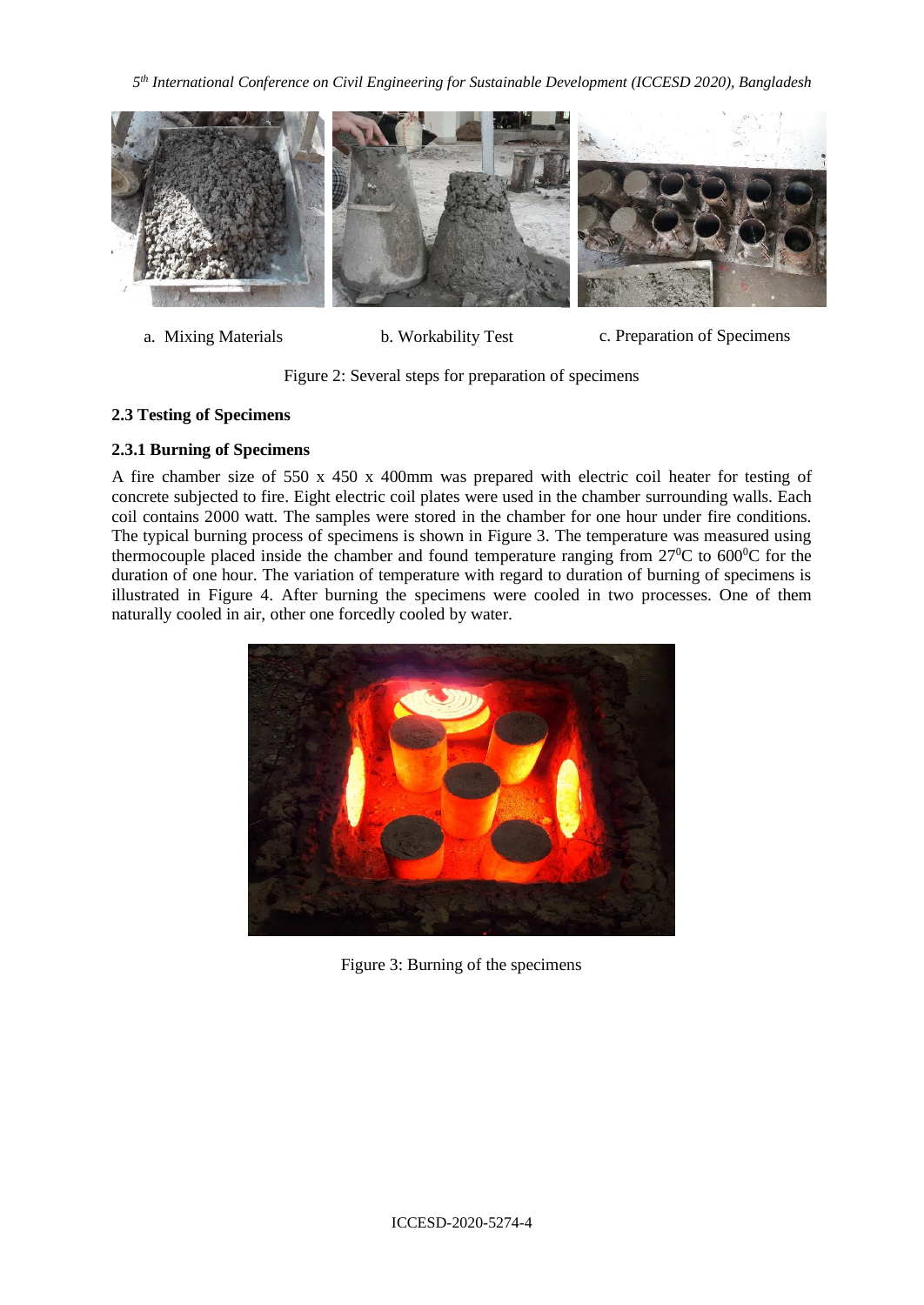

Figure 4: Variation of temperature with respect to Burning Period

# **2.3.2 Compressive Strength Test**

The crushing strength of waste glass powder concrete at normal condition as well as after completion of the cooling process was conducted in accordance with ASTM C39 by using compression testing machine in the Engineering Materials Laboratory of KUET. The specimens were vertically setup in the machine. Figure 5 shows a typical test set-up for the determination of crushing strength of concrete. The load was executed gradually as per ASTM C39 standard while waiting for failure of the cylindrical samples. The compressive strength of concrete was obtained by divided the crushing load by cross sectional area of the specimens.



Figure 5: Typical test set-up for determination of crushing strength of concrete

# **2.3.3 Splitting Tensile Strength Test**

The splitting tensile strength of waste glass powder concrete at both normal condition and after completion of the cooling process was carried out according to ASTM C496 by using compression testing machine. The samples were placed horizontally with the provision of bar along the long axis of the cylindrical specimen (shown in Figure 6). A typical test set-up for determination of splitting tensile strength of concrete is depicted in Figure 6.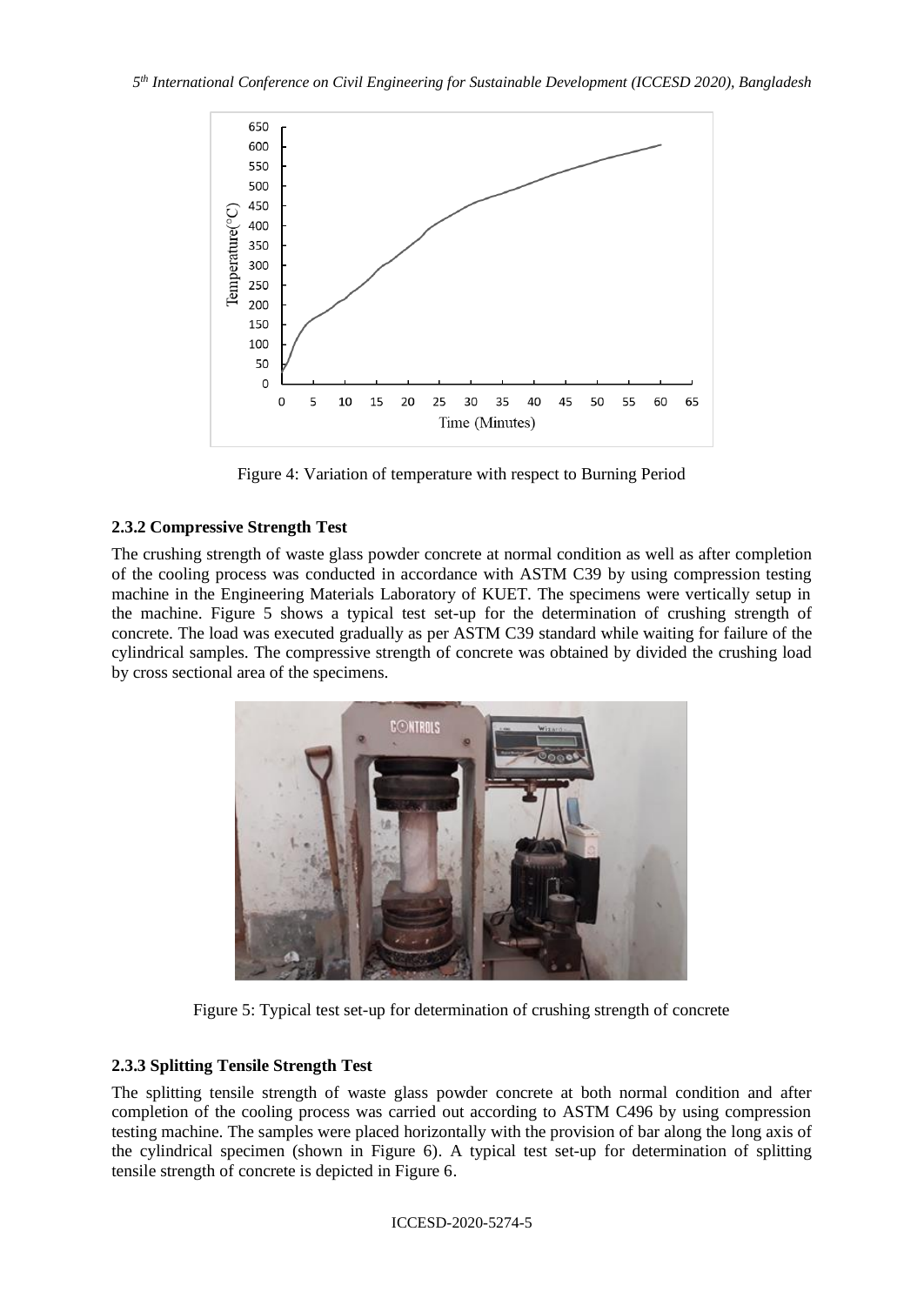

Figure 6: Typical setup for spliting tensile strength determination

The load was applied gradually as per ASTM C496 standard till failure of the cylindrical samples. The splitting tensile strength of concrete was computed by using the Equation (1).

$$
\sigma = \frac{2P}{\pi dl} \tag{1}
$$

### Where,

 $\sigma$  = splitting tensile strength, MPa  $P =$  Largest applied load specified in the testing machine, kN  $d =$  diameter of the sample, mm  $l =$  length of the sample, mm

### **3. RESULTS AND DISCUSSIONS**

### **3.1 Workability of Concrete**

Workability means that the concrete easily flows and compacted without any segregation. Workability are remarkably influenced by aggregate property, water content and hydration of cement. The test results of workability at relevant percentage of cement replacement with glass powder is presented in Table 2. It has been found that waste glass powder increases the water demand that's why workability of the concrete containing waste glass powder gradually decrease with increase the percentage substitution of cement by waste glass powder in conjunction with a steady water cement ratio of 0.48.

| Sample ID | Workability (mm) |
|-----------|------------------|
| 0% GP     | 87               |
| 10% GP    | 81               |
| 15% GP    | 75               |
| 20% GP    | 72               |
| 25% GP    | 68               |
| 30% GP    | 65               |

Table 2: Determination of workability of glass powder concrete

### **3.2 Compressive strength of concrete**

The compressive strength of concrete with the partial replacement of cement by waste glass powder have been investigated. At 28 days, the compressive strength generally decreases with glass powder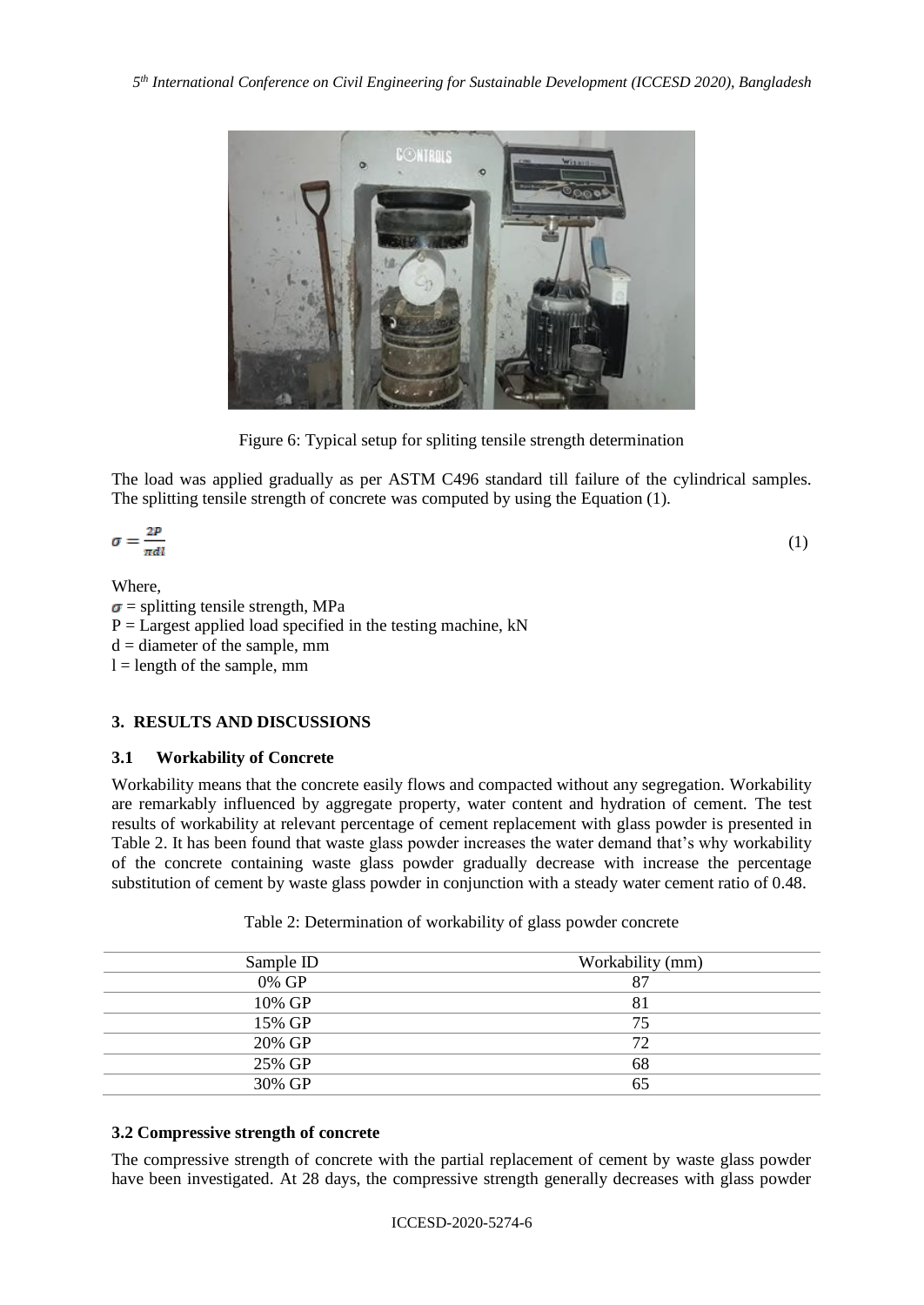containing around 15% as illustrated in Figure 7. However, no significant reduction of strength was detected for concrete incorporating 20% glass powder in comparison to concrete without glass powder (shown in Table 3). It can be occurred because of the pozzolanic reaction among cement hydration and glass powder products. This insignificant strength reduction was not detected for concrete where higher than 20% cement is substituted by glass powder. The pozzolanic reaction necessitates the hydration products, CH, whose extent is controlled through the cement content (Carsana, Frassoni, & Bertolini, 2014). Hence, there is a maximum boundary for the level of cement substitution, further than no additional pozzolanic reaction of glass powder can take place. In this condition, glass powder mainly behave as inert filler without being initiated. The results in this investigation point toward that glass powder exhibits noticeable pozzolanic reaction when the substitution amount of cement is approximately 20%. Du and Tan (2014) reported that the pozzolanic reaction enhances the pore structure in the bulk cement paste in addition to the interfacial transition zone among cement paste and coarse aggregates. This interfacial transition zone dominates the mechanical properties of concrete because of its more porousness in comparison with the bulk paste. Du and Tan (2014) also stated that CH content is also comparatively greater at interfacial transition zone which facilitates the pozzolanic reaction of waste glass powder. The improved microstructure at interfacial transition zone has participated to the compressive strength of concrete with approximately 20% glass powder content.

From Table 3 it can be observed that concrete compressive strength decreases significantly when subjected to fire at elevated temperature. After burning the specimens in fire, cooling process was carried out for the duration of 24 hours in both natural cooling and forced cooling approach. It is observed that the compressive strength of concrete at natural cooling approach provides better performnce compared to forced cooling approach as depicted in Figure 7 and Table 3.



Figure 7: Assessment of compressive strength of glass powder concrete at different conditions.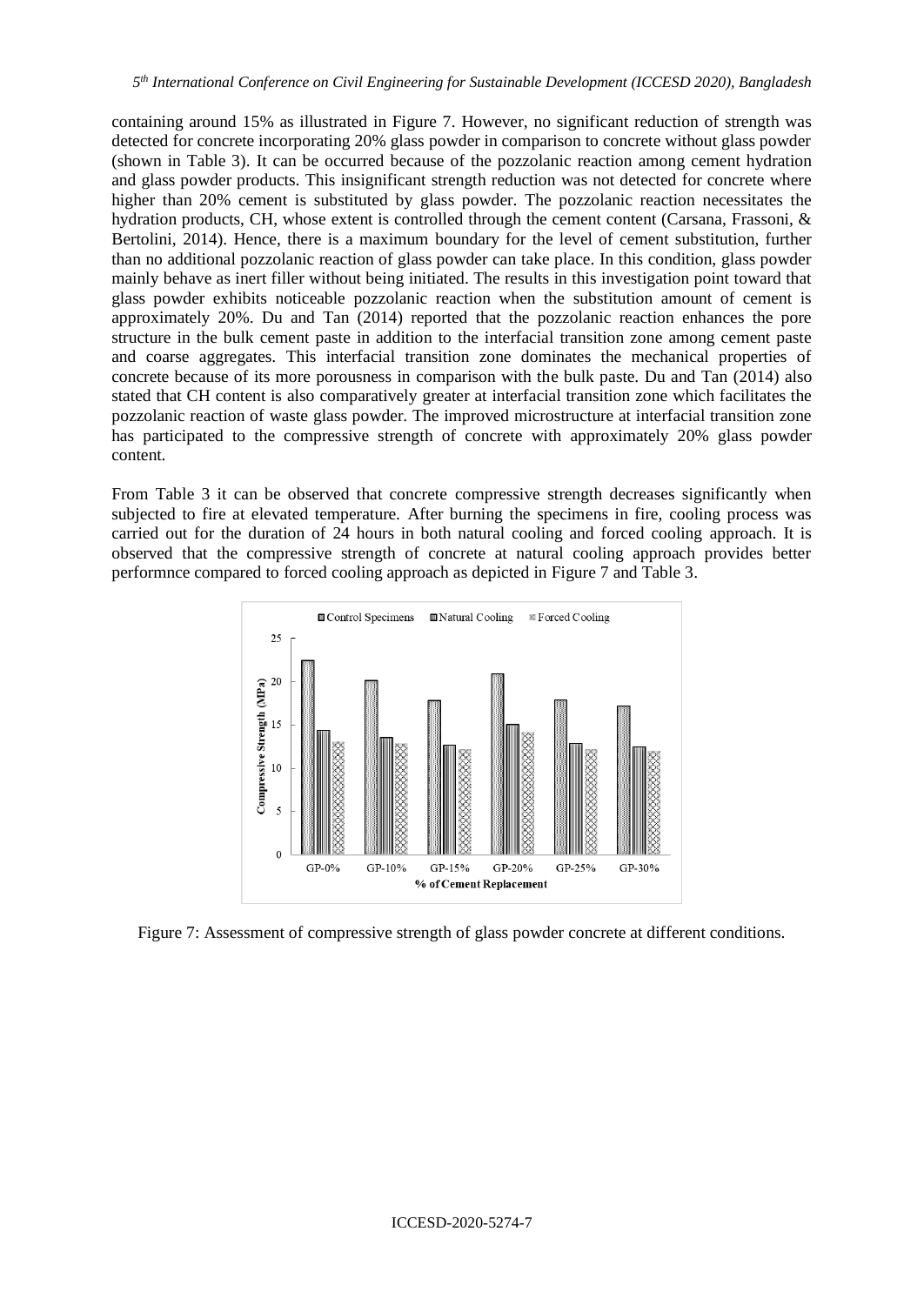| Sample<br>ID | Control<br>specimens<br>(MPa) | Strength<br>reduction in<br>regard to<br>control<br>samples $(\%)$ | Natural<br>cooling<br>(MPa) | Strength<br>reduction in<br>regard to<br>control<br>samples $(\%)$ | Forced<br>cooling<br>(MPa) | Strength<br>reduction in<br>regard to<br>control<br>samples $(\%)$ |
|--------------|-------------------------------|--------------------------------------------------------------------|-----------------------------|--------------------------------------------------------------------|----------------------------|--------------------------------------------------------------------|
| 0% GP        | 22.43                         | $-$                                                                | 14.32                       | 36.16                                                              | 13.05                      | 41.82                                                              |
| 10% GP       | 20.15                         | 10.16                                                              | 13.53                       | 32.85                                                              | 12.82                      | 36.38                                                              |
| 15% GP       | 17.82                         | 20.55                                                              | 12.66                       | 28.96                                                              | 12.22                      | 31.43                                                              |
| 20% GP       | 20.90                         | 6.82                                                               | 15.05                       | 28.02                                                              | 14.16                      | 32.25                                                              |
| 25% GP       | 17.85                         | 20.42                                                              | 12.87                       | 27.90                                                              | 12.21                      | 31.60                                                              |
| 30% GP       | 17.18                         | 23.41                                                              | 12.44                       | 27.60                                                              | 11.98                      | 30.27                                                              |

Table 3: Compressive strength of concrete at 28 days

#### **3.3 Tensile strength of concrete**

In this study the tensile strength of concrete containing waste glass powder as partial substitution of cement have also been investigated. From Figure 8 it can be stated that the splitting tensile strength reduces with the increase of the incorporating glass powder of approximately 15%. However, there is no significant reduction of tensile strength witnessed for concrete encompassing 20% glass powder compared to control specimens as presented in Table 4. It can be occurred because of the pozzolanic reaction among cement hydration and glass powder products. Nevertheless, the reduction of tensile strength of concrete increases when more than 20% cement is replaced by waste glass powder. Hence, there is an upper limit boundary for the level of cement substitution, further than no additional pozzolanic reaction of glass powder can take place. The illustrations of the reason are already mentioned in section 3.2. Therefore, the results of this study specify that glass powder exhibits noticeable pozzolanic reaction when the replacement level of cement is approximately 20%.

From Table 4 it can be specified that the splitting tensile strength of concrete declines considerably under fire at elevated temperature. After burning the specimens in fire, similar cooling process suhc as natural cooling and forced cooling was performed for the duration of 24 hours. It has also been remarked that the spliiting tensile strength of concrete at natural cooling approach provides better performnce in comparison to forced cooling approach as depicted in Figure 8 and Table 4.



Figure 8: Assessment of spliting tensile strength of glass powder concrete at different conditions.

#### ICCESD-2020-5274-8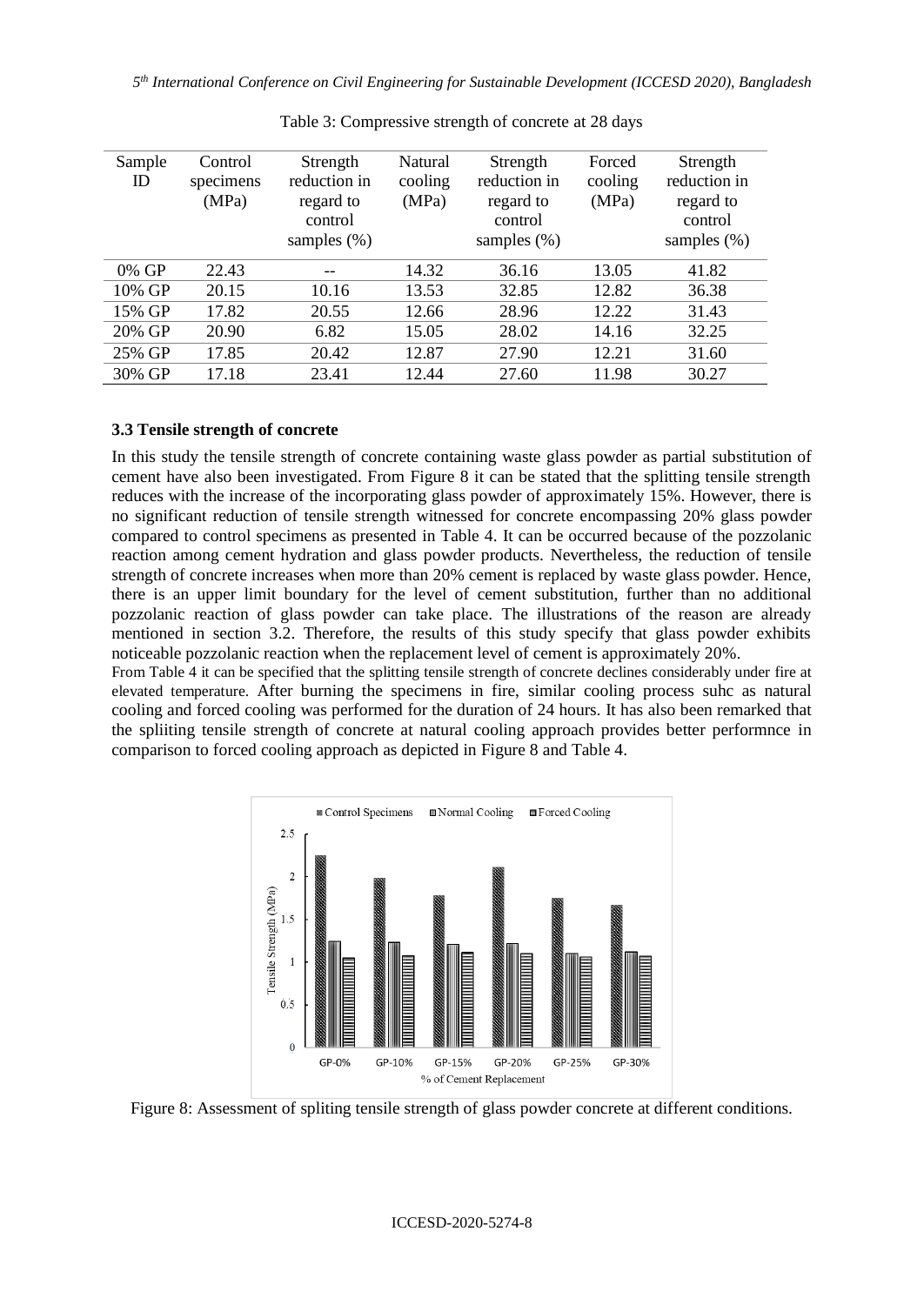| Sample<br>ID | Control<br>specimens | Strength<br>reduction in | Natural<br>Cooling | Strength<br>reduction in | Forced<br>Cooling | Strength<br>reduction in |
|--------------|----------------------|--------------------------|--------------------|--------------------------|-------------------|--------------------------|
|              | (MPa)                | regard to                | (MPa)              | regard to                | (MPa)             | regard to                |
|              |                      | control                  |                    | control                  |                   | control                  |
|              |                      | samples $(\%)$           |                    | samples $(\%)$           |                   | samples $(\%)$           |
| 0% GP        | 2.25                 |                          | 1.24               | 44.89                    | 1.05              | 53.33                    |
| 10% GP       | 1.99                 | 11.56                    | 1.23               | 38.19                    | 1.08              | 45.73                    |
| 15% GP       | 1.78                 | 20.89                    | 1.21               | 32.02                    | 1.11              | 37.64                    |
| 20% GP       | 2.11                 | 6.22                     | 1.22               | 42.18                    | 1.10              | 47.87                    |
| 25% GP       | 1.75                 | 22.22                    | 1.10               | 37.14                    | 1.06              | 39.43                    |
| 30% GP       | 1.67                 | 25.78                    | 1.12               | 32.93                    | 1.07              | 35.91                    |

Table 4: Spliting Tensile strength of concrete at 28 days

#### **3.4 Density**

The density of concrete at non burnt condtions was measured at the ages of 28 days. It has been remarked that there is no significant reduction of concrete density due to replacement of cement by waste glass powder as exhibited in Table 5. The density of glass powder concrete slightly decreases with the increases of the percentage replacement of cement by waste glass powder. At non burnt condition, when the concrete incorporating no glass powder it possesses the density of 2559 kg/m<sup>3</sup> whereas the density becomes  $2514 \text{ kg/m}^3$  for 30% substitution of cement by waste glass powder. After burning in fire, the specimens were cooled by naturally in air and forcedly by water, and measured the density of concrete at both conditions. It was found that at fire conditions there is no significant variation of concrete density compared to concrete at non burnt condtion. However, the density of concrete at natural cooling approach shows slightly lower density than forced cooling approach.

| Sample ID | Density $(Kg/m^3)$       |                        |                |  |  |
|-----------|--------------------------|------------------------|----------------|--|--|
|           | <b>Control Specimens</b> | <b>Natural Cooling</b> | Forced Cooling |  |  |
| 0% GP     | 2559                     | 2370                   | 2537           |  |  |
| 10% GP    | 2543                     | 2349                   | 2528           |  |  |
| 15% GP    | 2530                     | 2316                   | 2513           |  |  |
| 20% GP    | 2527                     | 2337                   | 2506           |  |  |
| 25% GP    | 2523                     | 2332                   | 2499           |  |  |
| 30% GP    | 2514                     | 2335                   | 2492           |  |  |

#### Table 5: Density of concrete at 28 days

#### **4. SUMMARY AND CONCLUSIONS**

This study mainly investigates the mechanical properties of concrete incorporating waste glass powder with partial substitution of binding material (cement) under when subjected to fire at elevated temperatures. This study also explores the influence of cooling approach on the glass powder concrete after burning in fire. Based on the experimental studies, the comprehending conclusions have been achieved:

- The workability of the waste glass powder concrete gradually decreases with the increase of the partial substitution of cement by waste glass powder at a steady water cement ratio.
- There is no substantial reduction of both compressive and tensile strength observed for concrete incorporating 20% glass powder as substitution of cement in comparison to concrete without glass powder. This study designate that glass powder exhibits recognizable pozzolanic reaction when the replacement level of cement is approximately 20%. Therefore, it is suggested that approximately 20% cement can be substituted by using waste glass powder to make viable structural concrete resulting to the lower amount of cement consumption in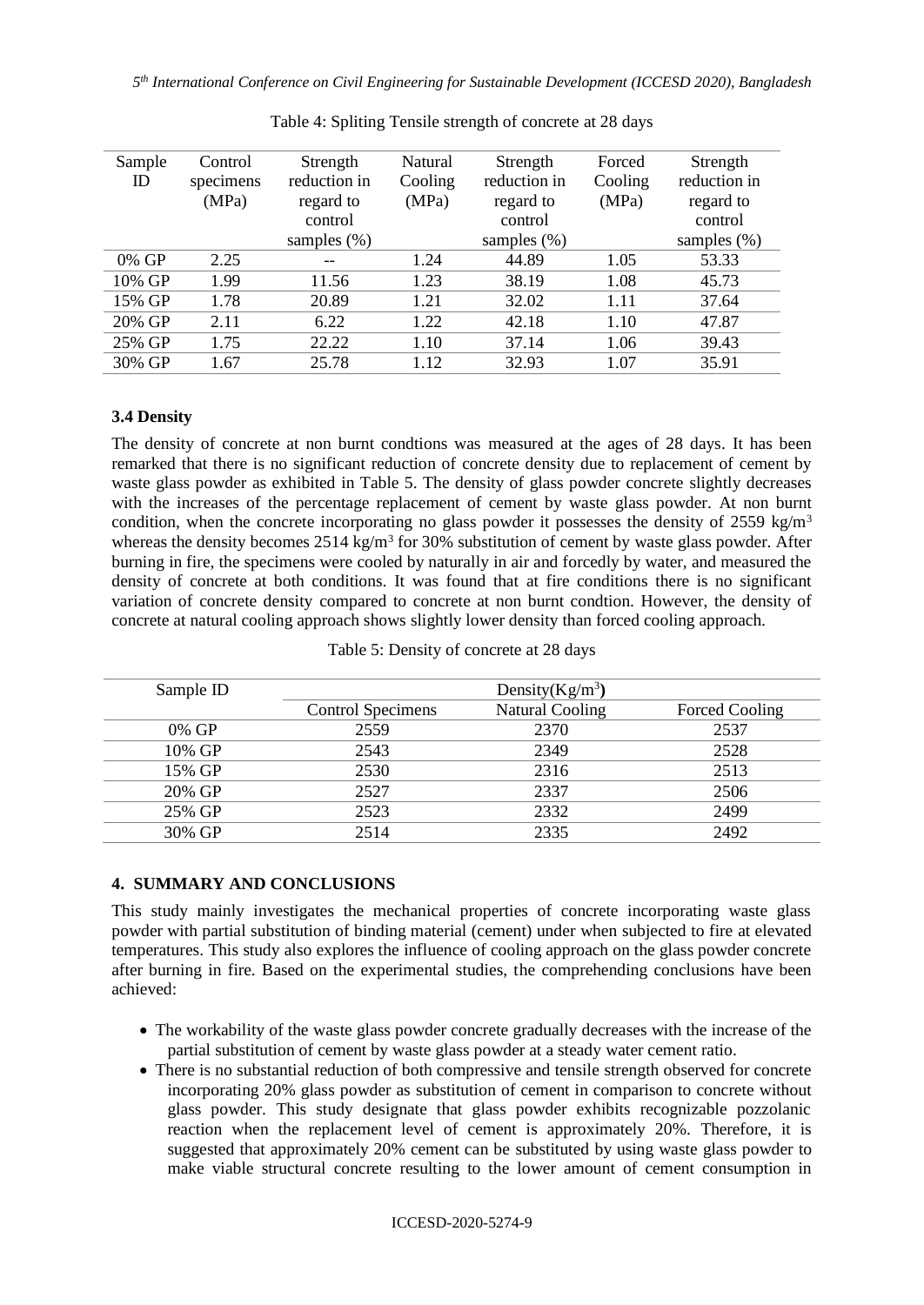construction, and hence proving environmentally friendly as well as economically beneficially construction.

- Based on the compressive and splitting tensile strength of concrete after burning in fire, it can be stated that natural cooling approach provides better performnce compared to forced cooling approach.
- The density of glass powder concrete slightly declines with the increases of the percentage replacement of cement by waste glass powder. However, there is no considerable reduction of concrete density observed due to partial substitution of cement by waste glass powder.

#### **ACKNOWLEDGEMENTS**

We want to express our acknowledgements to all of the Laboratory employees of Engineering Materials, Department of Civil Engineering, Khulna University of Engineering & Technology for their valuable cooperation during the course of the research period.

#### **REFERENCES**

- Ali, M. H., Dinkha, Y. Z., & Haido, J. H. (2017). Mechanical properties and spalling at elevated temperature of high performance concrete made with reactive and waste inert powders. Engineering Science and Technology, an International Journal, 20(2), 536-541.
- ASTM C39. 2018. Standard Test Method for Compressive Strength of Cylindrical Concrete Specimens. Annual Book of ASTM Standards, Volume 04.02.
- ASTM C496. 2017. Standard Test Method for Splitting Tensile Strength of Cylindrical Concrete Specimens. Annual Book of ASTM Standards, Volume 04.02.
- ASTM C1260. 2014. "Standard Test Method for Potential Alkali Reactivity of Aggregates (Mortar-Bar Method)." Annual Book of ASTM Standards, Volume 04.02.
- Bažant, Z. P., Zi, G., & Meyer, C. (2000). Fracture mechanics of ASR in concretes with waste glass particles of different sizes. Journal of engineering mechanics, 126(3), 226-232.
- Carsana, M., Frassoni, M., & Bertolini, L. (2014). Comparison of ground waste glass with other supplementary cementitious materials. Cement and Concrete Composites, 45, 39-45.
- De Castro, S., & de Brito, J. (2013). Evaluation of the durability of concrete made with crushed glass aggregates. Journal of Cleaner Production, 41, 7-14.
- Du, H., & Tan, K. H. (2015). Durability performance of concrete with glass powder as supplementary cementitious material. XIII International Conference on Durability of Building Materials and Components - XIII DBMC, Sao Paulo, Brazil, 928-935.
- Du, H., & Tan, K. H. (2014). Waste glass powder as cement replacement in concrete. Journal of Advanced Concrete Technology, 12(11), 468-477.
- Durgun, M. Y., & Sevinç, A. H. (2019). High temperature resistance of concretes with GGBFS, waste glass powder, and colemanite ore wastes after different cooling conditions. Construction and Building Materials, 196, 66-81.
- Hager, I. (2013). Behaviour of cement concrete at high temperature. Bulletin of the Polish Academy of Sciences: Technical Sciences, 61(1), 145-154.
- Kataria, A., Kumar, M. G., & Goyal, S. G. (2010). Studies on Mechanical Properties of Concrete Containing Waste Glass Powder and Post Consumer Waste Plastic (Doctoral dissertation). Thapar Univers, Patiala.
- Khmiri, A., Chaabouni, M., & Samet, B. (2013). Chemical behaviour of ground waste glass when used as partial cement replacement in mortars. Construction and building materials, 44, 74-80.
- Kong, Y., Wang, P., Liu, S., Zhao, G., & Peng, Y. (2016). SEM analysis of the interfacial transition zone between cement-glass powder paste and aggregate of mortar under microwave curing. Materials, 9(9), 733.
- Islam, G. S., Rahman, M. H., & Kazi, N. (2017). Waste glass powder as partial replacement of cement for sustainable concrete practice. International Journal of Sustainable Built Environment, 6(1), 37- 44.